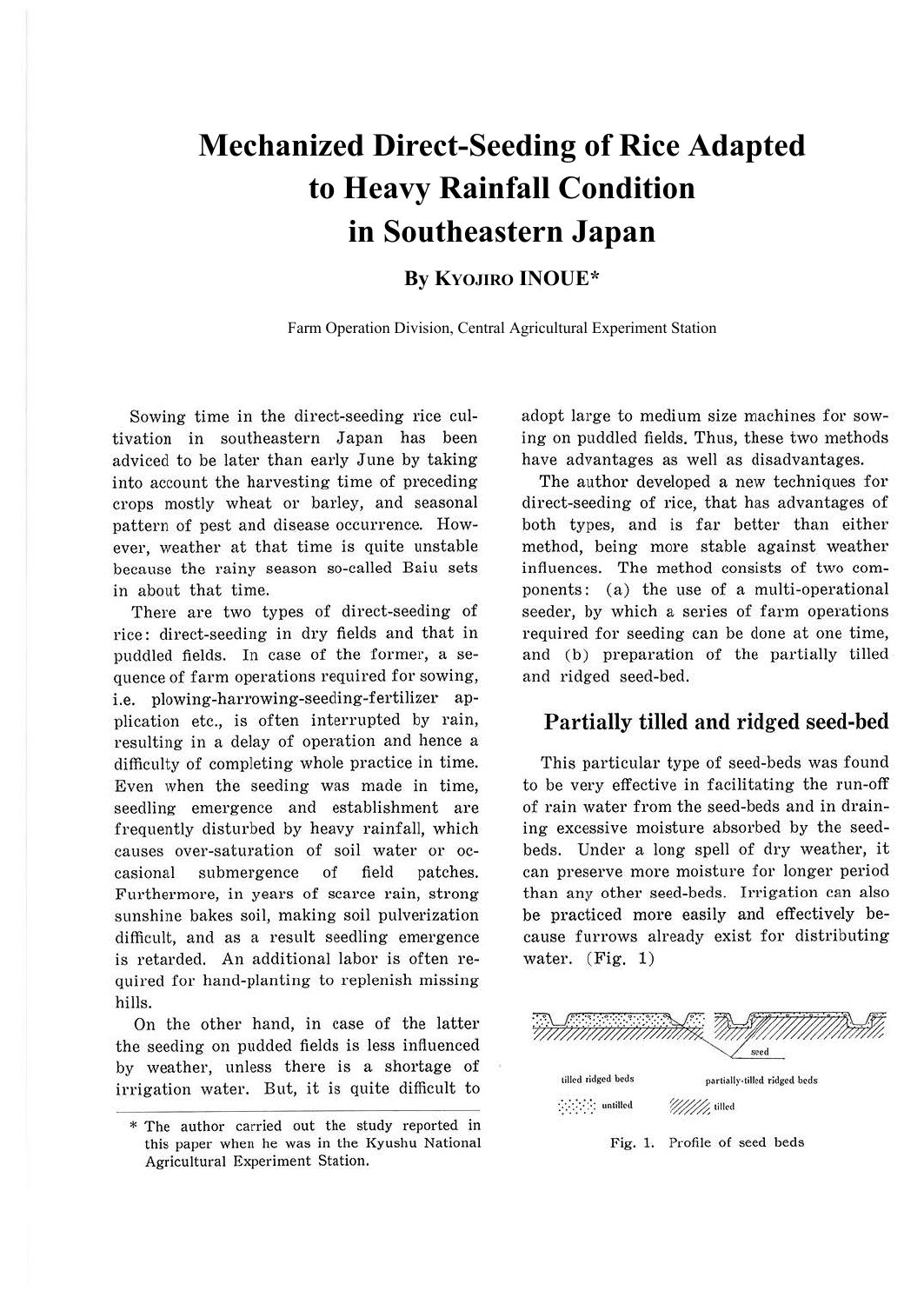### **Multi-operational seeder**

The machine is so designed that tilling, ridging, levelling, fertilizer application, seeding, soil covering and compacting can be made continuously by an operation of a single machine. Depending upon the stickiness of soil, modifications are made with regard to devices for furrowing, ridging and levelling. Type B is designed for the use on less sticky soils, and type C, which has a soil auger with differential diameter placed transversely to the travelling direction of the machine, is adapted to soils of moderate stickiness. Type D, equipped with an inversely rotating rotavating shaft with irregularly shaped tines is for very sticky soils. (Fig. 2 and Plate 1)



Fig. 2. Parts of multi.operational seeder



Plate 1. Multi.operational seeder of type C

#### **Characteristics of the new seeding method**

The new seeding method demonstrated that :

- 1) Rapid seedling emergence and good establishment can be obtained due to (a) good drainage at the time of heavy rain, (b) high moisture content of seed-bed under dry weather because of minimized evaporation loss during the seeding operation, (c) uniformity of seeding depth caused by the less vertical movement of the seeder during the operation, and (d) soil is easily crashed to small clods.
- 2) Even at unfavorable conditions of fields, such as that immediately after the heavy rainfall or the fields with stubbles (up to 20 cm long) left over after combine-harvesting, the seeding. can be made with high accuracy of operation.
- 3) Because the power-unit (tractor) runs on the untilled portion of the fields, effect of weather on trafficability is reduced.
- 4) Soil is easily crashed to small clods, with low percentage of clods larger than 30 mm in diameter. Seedling emergence was found hardly affected by the size of clods, at least up to 30 mm in diameter, over a range of soil-moisture content from 50 to 100% of the maximum field capacity. This is because the seed-bed is consisted of untilled soil layer covered by a thin layer of soil clods.
- 5) Under a condition of the depth of soil covering less than 5 cm, size of soil clods less than 30 mm in diameter, and soil-moisture content close to the maximum field capacity, seedling emergence higher than 80% can be obtained without failure even with different kinds of soil. However, a problem of soil crust formation is not yet fully examined because the effects of soil clods were studied by pot experiment. For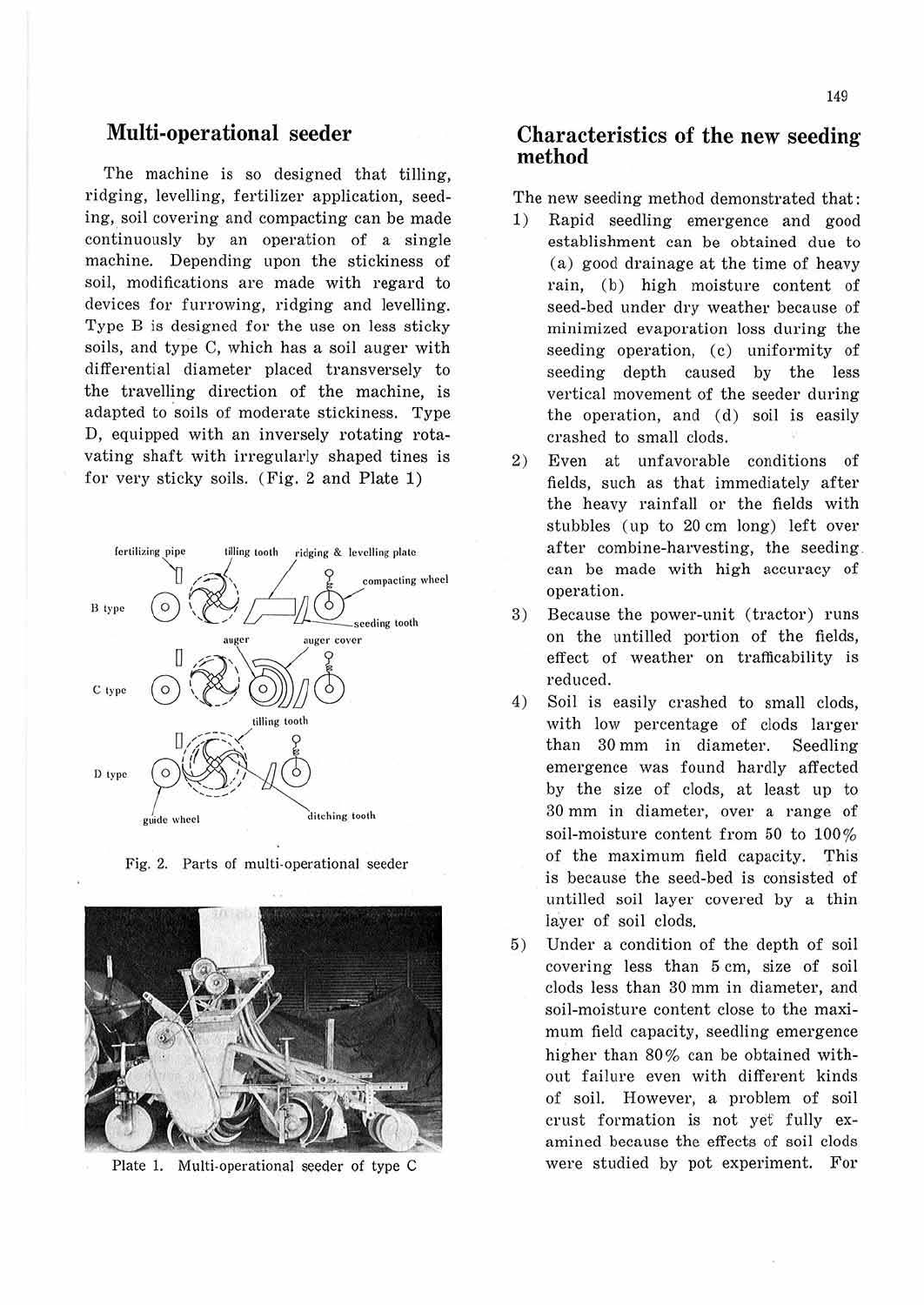| Items                    | years<br>Locations*                                                    | 1965<br>A | 1966  |       | 1967  |      |
|--------------------------|------------------------------------------------------------------------|-----------|-------|-------|-------|------|
|                          |                                                                        |           | A     | B     | A     | B    |
| Yields and<br>components | Rough rice (ton/ha)                                                    | 6.09      | 6.58  | 7.57  | 6.13  | 8.65 |
|                          | Rough rice-straw ratios $(\%)$                                         | 83.5      | 91.1  | 83.0  | 92.9  | 71.0 |
|                          | No. panicles per unit area $(m2)$                                      | 364       | 462   | 422   | 406   | 470  |
|                          | No. grains per unit area $(m2)$                                        | 30.43     | 30.97 | 34.06 | 28.65 | 36.1 |
|                          | Yields on neighbouring transplanted<br>rice fields (rough rice ton/ha) |           |       | 7.44  |       | 7.02 |
| Man-hours<br>required    | Seed processing                                                        | 12.0      | 10.7  |       | 12.0  |      |
|                          | Seeding                                                                | 14.2      | 12.4  |       | 6.7   |      |
|                          | Fertilization                                                          | 14.4      | 27.6  |       | 22.8  |      |
|                          | Weeding                                                                | 183.9     | 34.7  |       | 83.1  |      |
|                          | herbicides                                                             | 11.4      | 6, 7  |       | 3.5   |      |
|                          | manual                                                                 | 172.5     | 28.0  |       | 79.6  |      |
|                          | Pests control                                                          | 14.8      | 37.1  |       | 32.8  |      |
|                          | Harvesting & processing                                                | 22.6      | 21.2  |       | 29.1  |      |
|                          | Total                                                                  | 261.9     | 143.7 |       | 186.4 |      |

**Table· 1, Excerpts from actual production tests**  1,000

\* A : Test plot on the Station premise, soil type; loam, converted to paddy in 1963, high percolation rate (30-80 mm/day).

B: A local farmer's field in Ohki-machi, Fukuoka-ken, clay-soil, low percolation rate (6-8 mm/day).

a practical application of this principle, the effect of crust formation has to be examined at each place.

#### **Weed control**

In this method of direct-seeding rice cultivation, terrestrial as well as aquatic weeds emerge over a relatively long period. Herbicides of DCPA type are effective in controlling weeds at an initial stage of cultivation before the field is submerged. However, it was noted that the toxicity of herbicides to rice plants was increased by high temperature and low humidity. Heavy liming increased plant injury by increasing pH of soil. Nitrogen application reduced plant injury by causing a rapid recovery. Combined application with pesticides, N AC and Sumithione, caused a severe injury, particularly when the herbicide was used after the application of pesticides.

#### **Field test on cultivation**

Adopting this new method of seeding, the cultivation tests were carried out on 1 ha fields, using a 4-wheeled 25 Hp tractor and an ordinary combine harvester with 2 m cutting width, with a target of obtaining 8 ton/ ha (brown rice) of yield at a labor input of 100 man-hours/ha.

The result are shown in Table 1. Due to the poor condition of field A (high percolation and low fertility), yields were only 6.1-6.6 ton/ha with labor consumption of 140-260 man-hours. Failure of timely application of herbicide caused by rainfall necessitated handweeding. However, yields at fertile fields  $(field B)$  was 7.6-8.7 ton/ha, similar to or slightly higher than yields of farmers' fields in that area.

#### **References**

- 1) Kayama, T. et al.: Mechanized direct-seeded rice culture: A report on the efforts to develop a pratical method specifically adapted to heavy rainfall conditions in the southwestern Japan. *Bull. of the Kyushu Agr. Exp. Sta.*, 15, 605-691 (1971).
- 2) Inoue, K., Ishihara, S. & Kai, S.: Operational integration in direct sowing practice of mechanised rice culture in high precipi-